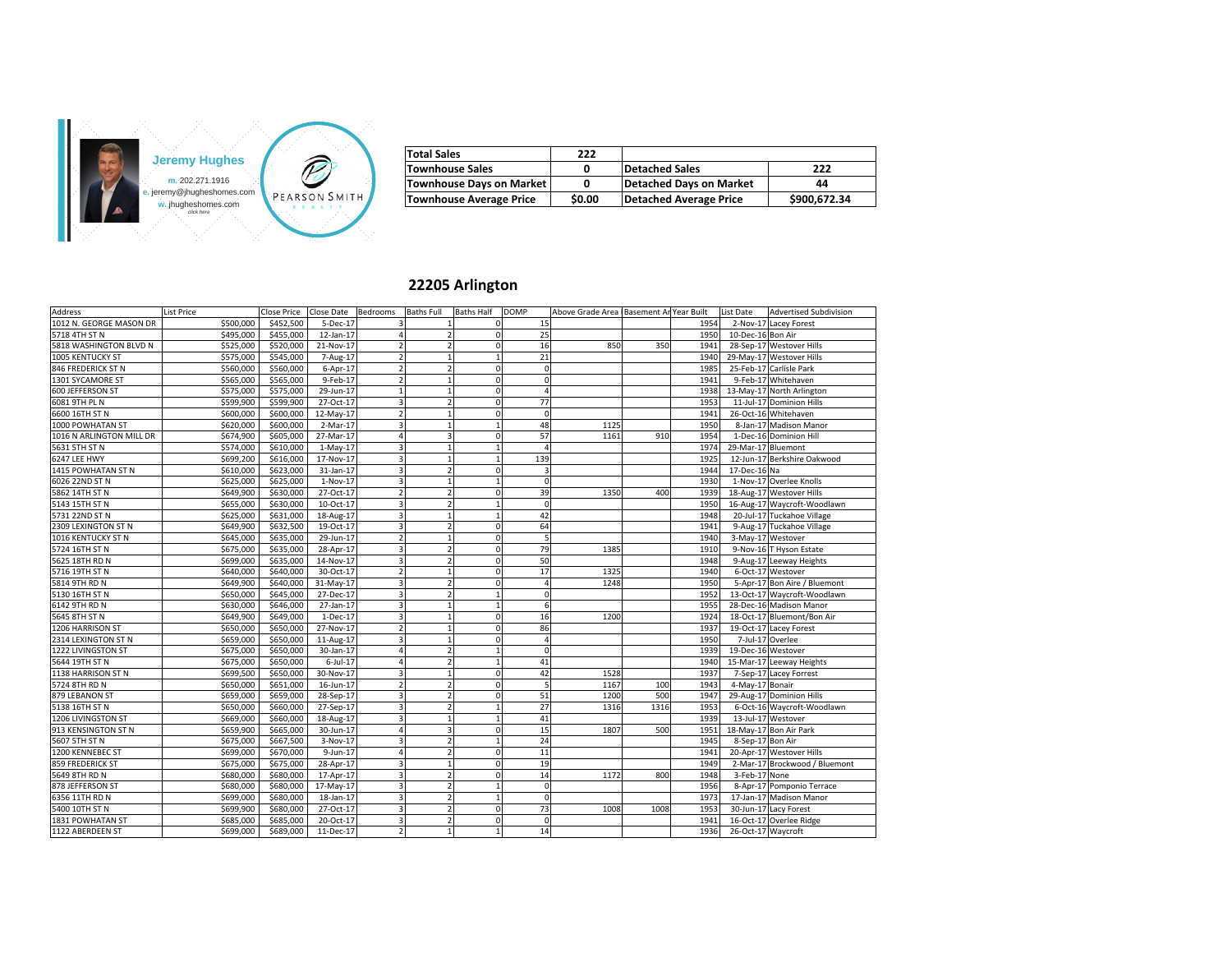| $\overline{2}$<br>12<br>1504 POTOMAC ST N<br>\$695,000<br>\$700,000<br>$2$ -Jun-17<br>$\overline{3}$<br>$\overline{0}$<br>1044<br>1944<br>19-Apr-17 Westover<br>900 JACKSONVILLE ST<br>\$700,000<br>\$700,000<br>$17-Feb-17$<br>35<br>1951<br>9-Dec-16 Bon Air<br>$\overline{2}$<br>$\mathbf{1}$<br>6<br>4915 13TH ST N<br>\$700,000<br>\$700,000<br>10-May-17<br>3<br>$\overline{0}$<br><sup>0</sup><br>1584<br>1960<br>10-May-17 Waycroft<br>3<br>55<br>890 NOTTINGHAM ST N<br>\$700,000<br>15-Jun-17<br>$\overline{2}$<br>0<br>\$725,000<br>$\overline{a}$<br>1986<br>1956<br>30-Mar-17 Madison Manor<br>1383<br>6011 19TH RD N<br>\$699,900<br>\$702,600<br>20-Apr-17<br>3<br>$\mathbf{1}$<br>$\overline{0}$<br>1950<br>16-Mar-17 Overlee Knolls<br>$\overline{7}$ | 21-Apr-17 Westover                 |
|------------------------------------------------------------------------------------------------------------------------------------------------------------------------------------------------------------------------------------------------------------------------------------------------------------------------------------------------------------------------------------------------------------------------------------------------------------------------------------------------------------------------------------------------------------------------------------------------------------------------------------------------------------------------------------------------------------------------------------------------------------------------|------------------------------------|
|                                                                                                                                                                                                                                                                                                                                                                                                                                                                                                                                                                                                                                                                                                                                                                        |                                    |
|                                                                                                                                                                                                                                                                                                                                                                                                                                                                                                                                                                                                                                                                                                                                                                        |                                    |
|                                                                                                                                                                                                                                                                                                                                                                                                                                                                                                                                                                                                                                                                                                                                                                        |                                    |
|                                                                                                                                                                                                                                                                                                                                                                                                                                                                                                                                                                                                                                                                                                                                                                        |                                    |
|                                                                                                                                                                                                                                                                                                                                                                                                                                                                                                                                                                                                                                                                                                                                                                        |                                    |
| 5727 6TH ST N<br>\$719,000<br>\$705,000<br>29-Sep-17<br>3<br>$\overline{0}$<br>14<br>1008<br>1008<br>1964<br>14-Aug-17 Bluemont/Bon Air<br>$\overline{a}$                                                                                                                                                                                                                                                                                                                                                                                                                                                                                                                                                                                                              |                                    |
| $\overline{3}$<br>$\overline{2}$<br>$\overline{0}$<br>15<br>2226 KENSINGTON ST N<br>\$750,000<br>\$705,000<br>13-Apr-17<br>1689<br>1948<br>10-Mar-17 Tuckahoe Village                                                                                                                                                                                                                                                                                                                                                                                                                                                                                                                                                                                                  |                                    |
| \$715,000<br>\$707,000<br>1947<br>2104 INGLEWOOD ST N<br>5-Jan-17<br>3<br>$\mathbf 1$<br>$\mathbf{1}$<br>$\overline{4}$<br>2-Dec-16 Leeway Heights                                                                                                                                                                                                                                                                                                                                                                                                                                                                                                                                                                                                                     |                                    |
| \$699,000<br>$\overline{2}$<br>$\mathbf{0}$<br>$\overline{4}$<br>1507 OHIO ST N<br>\$715,000<br>11-Dec-17<br>$\overline{\mathbf{a}}$<br>1953<br>9-Nov-17 Westover                                                                                                                                                                                                                                                                                                                                                                                                                                                                                                                                                                                                      |                                    |
| \$709,900<br>$\overline{2}$<br>$\overline{0}$<br>$\overline{3}$<br>1196<br>300<br>10-Nov-17 Leeway Heights<br>5404 23RD ST N<br>\$715,000<br>12-Dec-17<br>3<br>1947                                                                                                                                                                                                                                                                                                                                                                                                                                                                                                                                                                                                    |                                    |
| 49<br>1078<br>400<br>1947<br>5835 19TH ST N<br>\$724,900<br>\$715,000<br>1-Nov-17<br>3<br>$\mathbf 1$<br>$\mathbf 1$<br>14-Aug-17 Parkhurst                                                                                                                                                                                                                                                                                                                                                                                                                                                                                                                                                                                                                            |                                    |
| \$725,000<br>\$715,000<br>5607 9TH RD N<br>24-Jul-17<br>$\overline{\mathbf{a}}$<br>$\overline{2}$<br>$\mathbf{1}$<br>36<br>1632<br>1973<br>19-May-17 Arlington                                                                                                                                                                                                                                                                                                                                                                                                                                                                                                                                                                                                         |                                    |
| 58<br>3<br>$\overline{0}$<br>667<br>906 MONTANA ST N<br>\$764,000<br>\$720,000<br>22-Dec-17<br>3<br>1886<br>1953<br>11-Sep-17 Dominion Hills                                                                                                                                                                                                                                                                                                                                                                                                                                                                                                                                                                                                                           |                                    |
| \$745,000<br>\$723,500<br>15<br>1957<br>6279 15TH RD N<br>3-Jun-17<br>$\overline{4}$<br>$\overline{2}$<br>$\mathbf 1$<br>19-May-17 Rose Park                                                                                                                                                                                                                                                                                                                                                                                                                                                                                                                                                                                                                           |                                    |
| \$725,000<br>\$725,000<br>$\overline{2}$<br>$\Omega$<br>2016 LEXINGTON ST N<br>$5$ -Jul-17<br>$\overline{\mathbf{a}}$<br>$\overline{4}$<br>1939<br>1-Jun-17 Parkhurst                                                                                                                                                                                                                                                                                                                                                                                                                                                                                                                                                                                                  |                                    |
| 37<br>\$725,000<br>\$725,000<br>10-Oct-17<br>$\overline{3}$<br>$\overline{2}$<br>$\overline{0}$<br>1180<br>800<br>25-Jul-17 Dominion Hills<br>851 PATRICK HENRY DR<br>1954                                                                                                                                                                                                                                                                                                                                                                                                                                                                                                                                                                                             |                                    |
| 4918 14TH ST N<br>\$749,000<br>\$725,000<br>$\overline{2}$<br>$\overline{0}$<br>26<br>1504<br>565<br>13-Oct-17<br>3<br>1935<br>10-Aug-17 Waycroft Woodlawn                                                                                                                                                                                                                                                                                                                                                                                                                                                                                                                                                                                                             |                                    |
| 904 PATRICK HENRY DR<br>\$712,900<br>\$727,000<br>14-Mar-17 Dominion Hills<br>11-Apr-17<br>$\overline{\mathbf{a}}$<br>$\overline{2}$<br>$\overline{0}$<br>5<br>1947                                                                                                                                                                                                                                                                                                                                                                                                                                                                                                                                                                                                    |                                    |
| $\overline{0}$<br>41<br>19-Sep-17 Westover Park<br>5526 10TH ST N<br>\$730,000<br>\$729,000<br>30-Nov-17<br>3<br>$\overline{2}$<br>1948                                                                                                                                                                                                                                                                                                                                                                                                                                                                                                                                                                                                                                |                                    |
| \$729,900<br>\$730,000<br>27-Jun-17<br>$\mathbf{0}$<br>13<br>5-May-17 Dominion Hills<br>5909 9TH ST N<br>3<br>$\overline{2}$<br>1312<br>1951                                                                                                                                                                                                                                                                                                                                                                                                                                                                                                                                                                                                                           |                                    |
| 1866 PATRICK HENRY DR<br>\$735,000<br>\$731,000<br>30-Nov-17<br>$\overline{\mathbf{a}}$<br>$\overline{2}$<br>$\overline{0}$<br>66<br>1484<br>1949<br>13-Sep-17 Tara Leeway Heights                                                                                                                                                                                                                                                                                                                                                                                                                                                                                                                                                                                     |                                    |
| \$735,000<br>$\overline{2}$<br>$\overline{0}$<br>1950<br>873 FREDERICK ST<br>\$735,000<br>18-Aug-17<br>$\overline{4}$<br>$\Omega$<br>29-Jun-17 Bluemont                                                                                                                                                                                                                                                                                                                                                                                                                                                                                                                                                                                                                |                                    |
| $\mathbf{1}$<br>$\mathbf{1}$<br>1949<br>3                                                                                                                                                                                                                                                                                                                                                                                                                                                                                                                                                                                                                                                                                                                              |                                    |
| \$719,000<br>2401 KENTUCKY ST N<br>\$740,000<br>24-Mar-17<br>$\overline{2}$<br>24-Feb-17 Tuckahoe Village<br>$\overline{4}$<br>$\overline{0}$                                                                                                                                                                                                                                                                                                                                                                                                                                                                                                                                                                                                                          |                                    |
| \$740,000<br>\$740,000<br>5501 24TH ST N<br>3-Jan-17<br>3<br>110<br>1941<br>20-Oct-16 Tuckahoe<br>$\overline{2}$<br>1000<br>$\overline{4}$                                                                                                                                                                                                                                                                                                                                                                                                                                                                                                                                                                                                                             |                                    |
| \$749,000<br>\$740,000<br>13-Oct-17<br>$\overline{0}$<br>28<br>1242<br>1956<br>885 NOTTINGHAM ST N<br>17-Aug-17 Madison Manor                                                                                                                                                                                                                                                                                                                                                                                                                                                                                                                                                                                                                                          |                                    |
| \$749,000<br>\$740,000<br>$\overline{2}$<br>$\overline{3}$<br>$\mathbf{1}$<br>81<br>1584<br>1982<br>7-Jul-17 Westwind<br>1015 GEORGE MASON DR<br>20-Sep-17<br>673                                                                                                                                                                                                                                                                                                                                                                                                                                                                                                                                                                                                      |                                    |
| \$750,000<br>\$744,000<br>$\overline{2}$<br>909 LIVINGSTON ST N<br>24-Aug-17<br>$\overline{3}$<br>$\overline{0}$<br>5<br>1947<br>27-Jul-17 Dominion Hills                                                                                                                                                                                                                                                                                                                                                                                                                                                                                                                                                                                                              |                                    |
| $\overline{5}$<br>\$725,000<br>\$750,000<br>14-Jul-17<br>$\overline{2}$<br>$\overline{0}$<br>1948<br>2020 KENTUCKY ST N<br>3<br>7-Jun-17 Leeway Heights                                                                                                                                                                                                                                                                                                                                                                                                                                                                                                                                                                                                                |                                    |
| \$769,000<br>\$750,000<br>$\overline{2}$<br>$\overline{0}$<br>2660<br>1932<br>5924 WASHINGTON BLVD<br>21-Sep-17<br>3<br>46<br>1330                                                                                                                                                                                                                                                                                                                                                                                                                                                                                                                                                                                                                                     | 2-Jul-17 Fostoria, Highland Park   |
| \$775,000<br>\$750,000<br>73<br>6-Oct-16 Madison Manor<br>6133 12TH RD N<br>15-Feb-17<br>$\overline{4}$<br>$\overline{2}$<br>$\overline{0}$<br>1250<br>500<br>1947                                                                                                                                                                                                                                                                                                                                                                                                                                                                                                                                                                                                     |                                    |
| 56<br>879 JEFFERSON ST<br>\$785,000<br>\$750,000<br>7-Jul-17<br>$\overline{2}$<br>$1\overline{ }$<br>1949<br>17-Mar-17 Summit & Veitch<br>4                                                                                                                                                                                                                                                                                                                                                                                                                                                                                                                                                                                                                            |                                    |
| \$750,000<br>\$751,000<br>$1-Nov-17$<br>$\overline{4}$<br>$\mathbf{1}$<br>139<br>1938<br>8-Sep-17 Bon Air<br>5630 8TH RD N<br>$\Delta$                                                                                                                                                                                                                                                                                                                                                                                                                                                                                                                                                                                                                                 |                                    |
| \$755,000<br>\$757,211<br>$\overline{\mathbf{3}}$<br>1976<br>2211 SOMERSET ST<br>22-Jun-17<br>$\overline{3}$<br>$1\overline{ }$<br>7<br>2-May-17 Sycamore Heights                                                                                                                                                                                                                                                                                                                                                                                                                                                                                                                                                                                                      |                                    |
| $\overline{2}$<br>$\overline{5}$<br>\$760,000<br>\$760,000<br>17-Oct-17<br>$\overline{3}$<br>$\overline{0}$<br>1946<br>862 LARRIMORE ST N<br>6-Sep-17 Dominion Hills                                                                                                                                                                                                                                                                                                                                                                                                                                                                                                                                                                                                   |                                    |
| 5653 19TH N ST<br>\$769,900<br>\$760,000<br>3<br>$\overline{2}$<br>$\overline{0}$<br>24<br>1940<br>26-May-17 Arlington<br>21-Jul-17<br>1600<br>448                                                                                                                                                                                                                                                                                                                                                                                                                                                                                                                                                                                                                     |                                    |
| \$744,888<br>300<br>1201 ILLINOIS ST N<br>\$765,000<br>$11$ -Jan- $17$<br>5<br>$\overline{2}$<br>$\overline{0}$<br>4 <sup>1</sup><br>1638<br>1939<br>8-Dec-16 Lacey Forest                                                                                                                                                                                                                                                                                                                                                                                                                                                                                                                                                                                             |                                    |
| $\overline{\mathbf{3}}$<br>5944 10TH RD N<br>\$749,900<br>\$765,000<br>12-May-17<br>3<br>$\overline{2}$<br>$\overline{0}$<br>1947<br>31-Mar-17 Dominion Hills                                                                                                                                                                                                                                                                                                                                                                                                                                                                                                                                                                                                          |                                    |
| 3                                                                                                                                                                                                                                                                                                                                                                                                                                                                                                                                                                                                                                                                                                                                                                      |                                    |
| 5927 18TH N<br>\$765,000<br>\$765,000<br>13-Oct-17<br>$\overline{2}$<br>$\overline{0}$<br>10<br>1320<br>330<br>1938<br>6-Sep-17 Parkhurst                                                                                                                                                                                                                                                                                                                                                                                                                                                                                                                                                                                                                              |                                    |
| \$779,900<br>\$765,000<br>$\overline{\mathbf{3}}$<br>$\mathbf{1}$<br>25<br>650<br>2215 N TUCKAHOE ST<br>5-Jun-17<br>$\overline{3}$<br>1628<br>1976<br>19-Apr-17 Sycamore Heights                                                                                                                                                                                                                                                                                                                                                                                                                                                                                                                                                                                       |                                    |
| $\overline{2}$<br>6<br>1508 KENTUCKY ST N<br>\$745,000<br>\$766,575<br>20-Mar-17<br>$\overline{3}$<br>$\overline{0}$<br>1940                                                                                                                                                                                                                                                                                                                                                                                                                                                                                                                                                                                                                                           | 21-Feb-17 Ray Keene S Add Westover |
| \$739,900<br>\$767,245<br>6-Mar-17<br>$\overline{2}$<br>$\mathbf{1}$<br>4 <sup>1</sup><br>2037<br>496<br>1948<br>2-Feb-17 Overlee Knolls<br>6125 WASHINGTON BLVD<br>р                                                                                                                                                                                                                                                                                                                                                                                                                                                                                                                                                                                                  |                                    |
| \$765,000<br>\$770,000<br>5 <sup>1</sup><br>724<br>1940<br>4-Aug-17 Overlee Knolls<br>6031 21ST ST N<br>$1-Sep-17$<br>3<br>$\overline{2}$<br>$1\vert$<br>1068                                                                                                                                                                                                                                                                                                                                                                                                                                                                                                                                                                                                          |                                    |
| $\overline{\mathbf{3}}$<br>76<br>5714 9TH RD N<br>\$775,000<br>\$770,000<br>21-Sep-17<br>3<br>$\overline{0}$<br>1488<br>1248<br>1950<br>3-May-17 Bon Air                                                                                                                                                                                                                                                                                                                                                                                                                                                                                                                                                                                                               |                                    |
| 6034 WASHINGTON BLVD<br>\$773,000<br>\$773,000<br>9-Jun-17<br>3<br>$\overline{0}$<br>1949<br>$\overline{2}$<br>$\Omega$<br>9-Jun-17 Over Lee Knolls                                                                                                                                                                                                                                                                                                                                                                                                                                                                                                                                                                                                                    |                                    |
| 5148 10TH RD N<br>\$774,900<br>\$775,000<br>11-Apr-17<br>$\mathbf 1$<br>$\mathbf{1}$<br>4 <sup>1</sup><br>1949<br>3<br>9-Mar-17 Lacey Forest                                                                                                                                                                                                                                                                                                                                                                                                                                                                                                                                                                                                                           |                                    |
| \$775,000<br>$\overline{2}$<br>$\mathbf{0}$<br>$\overline{4}$<br>6050 22ND RD N<br>\$775,000<br>28-Apr-17<br>$\overline{4}$<br>1952<br>23-Mar-17 Over Lee Knolls                                                                                                                                                                                                                                                                                                                                                                                                                                                                                                                                                                                                       |                                    |
| 5750 15TH ST N<br>\$784,999<br>\$775,000<br>5-Oct-17<br>$\overline{2}$<br>$\overline{0}$<br>40<br>1941<br>14-Jul-17 Westover<br>$\Delta$                                                                                                                                                                                                                                                                                                                                                                                                                                                                                                                                                                                                                               |                                    |
| 5919 10TH RD N<br>\$800,000<br>\$775,000<br>$\overline{2}$<br>$1\overline{ }$<br>17<br>1947<br>20-Jul-17 Dominion Hills<br>6-Sep-17<br>3                                                                                                                                                                                                                                                                                                                                                                                                                                                                                                                                                                                                                               |                                    |
| $\overline{2}$<br>$\mathbf{1}$<br>8<br>5700 8TH RD N<br>\$765,000<br>\$781,500<br>21-Apr-17<br>3<br>1943<br>27-Feb-17 Bluemont                                                                                                                                                                                                                                                                                                                                                                                                                                                                                                                                                                                                                                         |                                    |
| 13<br>5917 9TH ST N<br>\$759,000<br>\$786,000<br>30-Jun-17<br>p<br>$\overline{2}$<br>$\overline{0}$<br>1432<br>1092<br>1951<br>24-May-17 Dominion Hills                                                                                                                                                                                                                                                                                                                                                                                                                                                                                                                                                                                                                |                                    |
| \$750,000<br>\$794,000<br>$6-Apr-17$<br>$\overline{2}$<br>$1\overline{ }$<br>1972<br>24-Feb-17 Madison Manor<br>6348 12TH ST N<br>3<br>$\vert$                                                                                                                                                                                                                                                                                                                                                                                                                                                                                                                                                                                                                         |                                    |
| \$795,000<br>$\overline{2}$<br>$\mathfrak{g}$<br>18-Aug-17 Overlee Knolls<br>6204 22ND RD N<br>\$785,000<br>11-Sep-17<br>$\overline{4}$<br>$\overline{0}$<br>1958                                                                                                                                                                                                                                                                                                                                                                                                                                                                                                                                                                                                      |                                    |
| 5121 10TH ST N<br>\$815,000<br>\$795,000<br>18-Jan-17<br>p<br>$\mathbf{1}$<br>$1\overline{ }$<br>32<br>1949<br>27-Oct-16 Lacey Forest                                                                                                                                                                                                                                                                                                                                                                                                                                                                                                                                                                                                                                  |                                    |
| 2224 TUCKAHOE ST N<br>\$795,000<br>\$795,000<br>7-Sep-17<br>$\overline{3}$<br>3<br>$1\overline{ }$<br>$\overline{3}$<br>2400<br>1980<br>1-Jun-17 Tuckahoe Park                                                                                                                                                                                                                                                                                                                                                                                                                                                                                                                                                                                                         |                                    |
| $\overline{2}$<br>$\lvert 8 \rvert$<br>450<br>5953 10TH RD N<br>\$799,900<br>\$800,000<br>23-Jun-17<br>$\overline{4}$<br>$\overline{0}$<br>1200<br>1947<br>14-Apr-17 Dominion Hills                                                                                                                                                                                                                                                                                                                                                                                                                                                                                                                                                                                    |                                    |
| 29<br>1627 GREENBRIER ST<br>\$815,900<br>\$800,000<br>20-Jul-17<br>$\overline{2}$<br>$\mathbf{1}$<br>1954<br>1938<br>8-Jun-17 Tara<br>$\Delta$                                                                                                                                                                                                                                                                                                                                                                                                                                                                                                                                                                                                                         |                                    |
| $\overline{\mathbf{3}}$<br>$\mathbf{0}$<br>47<br>5305 18TH ST N<br>\$849,900<br>\$800,000<br>1-Aug-17<br>4<br>2488<br>1970<br>15-Jun-17 Tara                                                                                                                                                                                                                                                                                                                                                                                                                                                                                                                                                                                                                           |                                    |
| $\overline{2}$<br>$\mathbf{1}$<br>5<br>5220 11TH ST N<br>\$783,000<br>\$803,000<br>8-Jun-17<br>$\overline{4}$<br>1938<br>17-May-17 North Arlington                                                                                                                                                                                                                                                                                                                                                                                                                                                                                                                                                                                                                     |                                    |
| 1127 GEORGE MASON DR<br>\$798,000<br>6-Dec-17<br>p<br>$\overline{2}$<br>$\mathbf 1$<br>4<br>1690<br>1948                                                                                                                                                                                                                                                                                                                                                                                                                                                                                                                                                                                                                                                               |                                    |
| \$803,500<br>2-Nov-17 Waycroft<br>2000 GEORGE MASON DR N<br>\$799,000<br>\$815,000<br>28-Dec-17<br>5<br>$\overline{3}$<br>$\overline{0}$<br>56<br>2327<br>774<br>1950<br>1-Dec-17 Broyhill Heights                                                                                                                                                                                                                                                                                                                                                                                                                                                                                                                                                                     |                                    |
| $\mathbf{1}$<br>40<br>4714 WASHINGTON BLVD<br>\$825,000<br>\$815,000<br>11-Jul-17<br>3<br>$\mathbf{1}$<br>1792<br>676<br>1937<br>4-May-17 Waycroft                                                                                                                                                                                                                                                                                                                                                                                                                                                                                                                                                                                                                     |                                    |
| \$800,000<br>2110<br>1947<br>933 MADISON ST<br>\$820,000<br>$1-May-17$<br>$\overline{2}$<br>$\overline{0}$<br>$\overline{3}$<br>30-Mar-17 Dominion Hills<br>$\overline{a}$                                                                                                                                                                                                                                                                                                                                                                                                                                                                                                                                                                                             |                                    |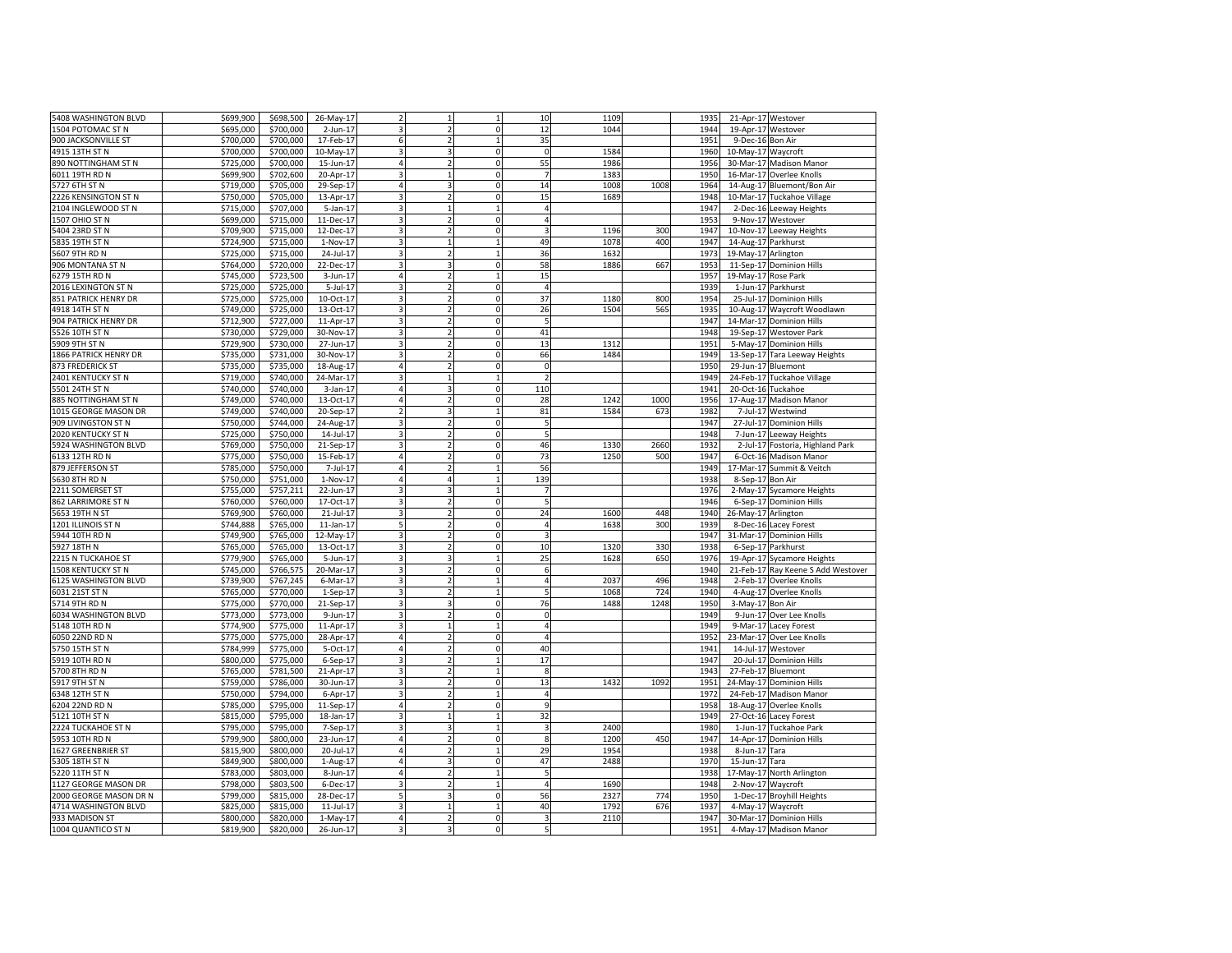| 6252 LEE HWY                | \$824,900               | \$824,000               | 10-Aug-17                | $\overline{4}$          | $\overline{2}$          | $\mathbf{1}$    | 46                   |      |      | 1930 | 9-May-17 Leeway Overlee               |
|-----------------------------|-------------------------|-------------------------|--------------------------|-------------------------|-------------------------|-----------------|----------------------|------|------|------|---------------------------------------|
| 2129 PATRICK HENRY DR       | \$825,000               | \$826,000               | 16-Aug-17                | 5                       | $\overline{3}$          | $\Omega$        | 41                   | 1271 | 1271 | 1960 | 5-Jun-17 Broyhill Heights             |
| 2227 NOTTINGHAM ST N        | \$835,000               | \$830,000               | 10-Apr-17                | 3                       | $\overline{2}$          | $\mathbf{0}$    | $\overline{3}$       |      |      | 1955 | 23-Feb-17 Overlee Knolls/Paxton       |
| 6354 12TH PL N              | \$825,000               | \$832,000               | 4-Dec-17                 | $\overline{4}$          | 3                       | οl              | 14                   | 1550 | 1310 | 1966 | 9-Oct-17 Madison Manor                |
| 1000 POWHATAN ST N          | \$829,900               | \$833,000               | 20-Sep-17                | 3                       | $\overline{2}$          | $\mathbf{1}$    | 3                    |      |      | 1950 | 29-Jul-17 Madison Manor               |
| 6731 19TH RD N              | \$849,900               | \$835,000               | 8-Aug-17                 | 4                       | $\overline{3}$          | $\overline{0}$  | 76                   | 2274 |      | 1940 | 1-Jun-17 Falls Church Park            |
| 2312 N VAN BUREN CT         | \$824,900               | \$835,000               | 12-Oct-17                | $\overline{3}$          | $\overline{3}$          | $1\overline{1}$ | 6                    | 2642 | 255  | 1995 | 12-Sep-17 Fenwick Court               |
| 6118 11TH ST N              | \$819,000               | \$837,000               | 29-Jun-17                | 3                       | $\overline{2}$          | $\overline{0}$  | 5                    | 1488 | 600  | 1947 | 20-Apr-17 Madison Manor               |
| 5732 8TH RD N               | \$839,000               | \$844,000               | 27-Jul-17                | $\overline{4}$          | $\overline{3}$          | $\overline{1}$  | 3                    | 1872 | 600  | 1943 | 19-Jun-17 Bon Air                     |
| 617 JEFFERSON ST            | \$850,000               | \$845,000               |                          | $\overline{4}$          | 3                       | $\,1\,$         | 15                   | 1716 | 730  | 1989 | 20-Apr-17 Bonair/Bluemont             |
| 4712 WASHINGTON BLVD        |                         | \$845,000               | $6$ -Jun-17<br>23-Aug-17 | $\overline{3}$          | $\overline{3}$          | $\Omega$        | 12                   | 1440 | 700  | 1939 | 30-Jun-17 Waycroft                    |
|                             | \$850,000               |                         |                          | 3                       | $\overline{2}$          |                 |                      | 1572 | 500  | 1941 |                                       |
| 883 KENTUCKY ST N           | \$849,000               | \$849,883               | 18-Jul-17                |                         |                         | $1\overline{ }$ | 6                    |      |      |      | 22-Jun-17 Brockwood                   |
| 6125 18TH ST N              | \$845,000               | \$850,000               | 19-Apr-17                | $\overline{3}$          | $\overline{2}$          | 0               | $\overline{4}$       |      |      | 1941 | 22-Mar-17 Over Lee Knolls             |
| 1314 FREDERICK ST           | \$857,500               | \$850,000               | 3-Nov-17                 | $\overline{4}$          | $\overline{3}$          | οl              | 48                   |      |      | 1934 | 28-Sep-17 Waycroft                    |
| 6291 15TH PL N              | \$829,900               | \$852,000               | 23-Mar-17                | $\overline{4}$          | $\overline{2}$          | $\mathbf{1}$    | 70                   |      |      | 1950 | 16-Feb-17 Madison Manor               |
| 4851 16TH ST N              | \$839,000               | \$852,000               | 30-Jun-17                | 3                       | $\overline{2}$          | $\,1\,$         | $\mathbf{1}$         |      |      | 1937 | 2-Jun-17 Woodlawn Village             |
| 5605 8TH PL N               | \$849,000               | \$852,000               | $9-May-17$               | $\overline{3}$          | $\overline{2}$          | $\mathbf{1}$    | $\mathbf{a}$         |      |      | 1956 | 17-Apr-17 Pomponio Terrace            |
| 4723 16TH ST N              | \$849,000               | \$855,000               | 18-Aug-17                | $\overline{4}$          | $\overline{2}$          | $\mathbf{1}$    | 4                    |      |      | 1937 | 6-Jul-17 Woodlawn Village             |
| 6219 22ND RD N              | \$849,900               | \$860,000               | 27-Sep-17                | $5\overline{)}$         | 3                       | 0               | 6                    |      |      | 1958 | 23-Aug-17 Over Lee Knolls             |
| 2200 N. QUANTICO ST         | \$859,900               | \$861,000               | 15-Dec-17                | $\overline{2}$          | $\overline{2}$          | $1\overline{ }$ | $\Delta$             | 1922 | 455  | 1951 | 3-Nov-17 Lyons Addition               |
| 1313 POWHATAN ST N          | \$849,900               | \$867,000               | 4-Aug-17                 | $\overline{a}$          | $\overline{3}$          | $\overline{0}$  | $\overline{4}$       | 2850 |      | 1944 | 23-Jun-17 Fostoria/Westover           |
| 5520 18TH RD N              | \$870,000               | \$870,000               | 6-Sep-17                 | $\overline{\mathbf{3}}$ | $\overline{3}$          | $\mathbf{1}$    | 39                   | 2228 | 350  | 1952 | 15-Jul-17 Tara                        |
| 1701 KENILWORTH ST N        | \$825,000               | \$870,500               | 17-Nov-17                | $\overline{3}$          | $\overline{2}$          | $\,1\,$         | 6                    | 1539 | 529  | 1947 | 18-Oct-17 Westover                    |
| 1210 QUANTICO ST N          | \$900,000               | \$875,000               | 6-Feb-17                 | 3                       | $\overline{3}$          | $1\vert$        | 36                   | 2192 | 546  | 1980 | 10-Nov-16 Madison Manor               |
| 850 EDISON ST N             | \$899,000               | \$879,000               | 23-Jun-17                | $\overline{4}$          | $\overline{4}$          | οl              | 16                   | 1680 | 1100 | 1941 | 26-Apr-17 Ballston Metro              |
| 1075 MONTANA ST N           | \$850,000               | \$880,000               | 21-Sep-17                | $\overline{4}$          | $\overline{\mathbf{3}}$ | $\mathbf{0}$    | $\overline{7}$       | 1664 | 1048 | 1945 | 10-Aug-17 Dominion Hills              |
| 5610 6TH ST N               | \$899,900               | \$890,000               | $2$ -Jun-17              | 3                       | $\overline{3}$          | $\mathbf{1}$    | 14                   | 2300 | 500  | 1942 | 30-Mar-17 Bon Air                     |
| 5614 16TH ST N              | \$919,900               | \$890,000               | 19-Oct-17                | 5 <sub>l</sub>          | $\overline{2}$          | $1\overline{ }$ | 13                   |      |      | 1948 | 8-Sep-17 Leeway Heights               |
| 969 POTOMAC ST N            | \$849,900               | \$890,035               | 26-May-17                | $\overline{4}$          | $\overline{\mathbf{3}}$ | $\overline{0}$  | 5                    | 1650 | 700  | 1952 | 16-Mar-17 Madison Manor               |
| 6434 22ND ST N              | \$250,000               | \$891,000               | 10-Oct-17                | $\overline{3}$          | $\overline{2}$          | $\overline{2}$  | 50                   |      |      | 1975 | 20-Jul-17 None                        |
| 2303 UNDERWOOD ST N         | \$919,900               | \$895,000               | 31-May-17                | $\overline{4}$          | $\overline{3}$          | $1\overline{ }$ | 67                   | 1930 | 906  | 1978 | 10-Feb-17 Berkshire Oakwood           |
| 1925 VAN BUREN ST N         | \$899,000               | \$904,000               | 31-May-17                | $\overline{\mathbf{3}}$ | $\overline{2}$          | $\overline{0}$  | 5                    | 1962 |      | 1920 | 2-Mar-17 Falls Church Park            |
| 1927 KENILWORTH ST N        | \$910,000               | \$910,000               | 9-Jan-17                 | $\overline{4}$          | $\overline{3}$          | $\overline{1}$  | 116                  | 2200 | 500  | 1947 | 14-Oct-16 Leeway Heights              |
| 1501 INGLEWOOD ST           | \$915,000               | \$915,000               | 16-Nov-17                | 3                       | $\overline{2}$          | $1\overline{ }$ | 18                   | 1764 | 774  | 1951 | 26-Sep-17 Tara Wynnewood              |
| 5810 9TH RD N               | \$899,000               | \$920,000               | 15-Aug-17                | $\overline{4}$          | 3                       | $\overline{0}$  | $\overline{4}$       | 2100 |      | 1950 | 24-Jul-17 Brockwood                   |
| 1004 KENNESAW ST N          | \$939,900               | \$920,000               | 9-Mar-17                 | $\overline{a}$          | 3                       | $\mathbf{1}$    | 11                   | 2000 | 300  | 1940 | 25-Jan-17 Westover                    |
| 1926 MADISON ST N           | \$865,000               | \$921,500               | $1$ -Jun- $17$           | $\overline{4}$          | $\overline{3}$          | ΩI              | $\overline{7}$       | 1816 | 600  | 1940 | 6-Apr-17 Parkhurst/Westover           |
| <b>6567 WASHINGTON BLVD</b> | \$924,900               | \$924,900               | 21-Nov-17                | $\overline{3}$          | $\overline{3}$          | $1\overline{ }$ | 35                   |      |      | 2004 | 31-Aug-17 The Promenade               |
| 5558 15TH ST N              | \$925,000               | \$925,000               | 7-Feb-17                 | 5                       | $\overline{3}$          | $\overline{0}$  | $\mathbf 0$          |      |      | 1948 | 16-Nov-16 Larchmont                   |
| 4903 WASHINGTON BLVD        | \$935,000               | \$925,000               | 13-Jul-17                | 5 <sup>1</sup>          | $\overline{2}$          | 2               | 11                   |      |      | 1935 | 4-May-17 Waycroft                     |
| <b>6565 WASHINGTON BLVD</b> | \$938,000               | \$925,000               | 13-Dec-17                | $\overline{3}$          | $\overline{3}$          | $\mathbf{1}$    | 22                   | 3608 |      | 2004 | 26-Oct-17 Madison Mews                |
| 6549 WASHINGTON BLVD        | \$939,000               | \$925,000               | 31-Aug-17                | 3                       | 3                       | $\overline{1}$  | 11                   | 2764 | 844  | 2005 | 20-Jul-17 Madison Mews                |
| 1401 NICHOLAS ST N          | \$929,900               | \$929,900               | 23-Jun-17                | $\vert$                 | 3                       | $1\overline{ }$ | 28                   | 2200 |      | 1948 | 6-Apr-17 Westover/Fostoria            |
| 5843 20TH ST N              | \$949,000               | \$940,000               | 5-Dec-17                 | $\overline{4}$          | 3                       | $\mathbf{1}$    | 32                   |      |      | 1940 | 2-Sep-17 Parkhurst                    |
| 6135 LEE HWY                | \$980,000               | \$949,000               | 26-Jul-17                | 5                       | $\overline{2}$          | $\overline{2}$  | 54                   | 2454 | 613  | 1951 | 26-Apr-17 Arlington-East Falls Church |
| 5510 17TH ST N              |                         | \$974,000               | 30-May-17                | $\vert$                 | 3                       | οl              | 6                    |      |      | 1952 |                                       |
| 5716 5TH ST N               | \$989,000               |                         |                          | $\overline{4}$          | 3                       | $\mathbf{1}$    | 185                  |      | 916  | 2009 | 17-Apr-17 Tara<br>14-Jul-17 Bon Air   |
|                             | \$999,000               | \$975,000               | 29-Sep-17                | $\overline{a}$          | $\overline{4}$          |                 |                      | 1832 |      |      |                                       |
| 5883 14TH ST N              | \$995,000               | \$980,000               | 1-Dec-17                 |                         |                         | $1\overline{ }$ | 36<br>$\overline{4}$ |      |      | 1939 | 14-Sep-17 Westover                    |
| 1208 POWHATAN ST N          | \$995,000               | \$980,500               | 10-Nov-17                | 5 <sup>1</sup>          | $\overline{3}$          | $1\overline{ }$ |                      | 2400 | 1000 | 1947 | 12-Oct-17 Madison Manor               |
| 628 HARRISON ST N           | \$995,000               | \$998,500               | 12-Oct-17                | 5 <sup>1</sup>          | $\sqrt{4}$              | $\mathbf{0}$    | 6                    | 2927 |      | 1950 | 6-Sep-17 Brandon Village              |
| 5719 8TH ST N               | \$999,999               | \$1,000,000             | 12-May-17                | $\overline{4}$          | $\overline{3}$          | ٥l              | 317                  | 4500 |      | 1930 | 10-Jun-16 Bonair                      |
| 4901 11TH ST N              | \$1,000,000 \$1,000,000 |                         | 12-Sep-17                | $\overline{4}$          | $\overline{\mathbf{3}}$ | $\overline{1}$  | $\overline{3}$       | 3317 | 820  | 1941 | 12-Jul-17 Waycroft-Woodlawn           |
| 5850 21ST ST N              |                         | \$948,900 \$1,005,000   | 17-Nov-17                | $\overline{3}$          | 3                       | $\,1\,$         | 6                    | 1752 | 475  | 1939 | 27-Sep-17 Parkhurst                   |
| 2106 HUNTINGTON ST N        |                         | \$900,000 \$1,010,000   | 28-Jul-17                | $\vert$                 | $\overline{2}$          | $1\overline{ }$ | $\overline{2}$       |      |      | 1951 | 21-Jun-17 Tara/Leeway Heights         |
| 1205 BUCHANAN ST            | \$1,029,000 \$1,015,000 |                         | 6-Dec-17                 | 5                       | $\overline{3}$          | $1\overline{ }$ | 46                   | 2432 | 600  | 1989 | 2-Sep-17 Waycroft                     |
| 6290 15TH RD N              |                         | \$979,900 \$1,025,000   | 19-May-17                | 5                       | $\sqrt{4}$              | $\mathbf{1}$    | $\overline{1}$       | 2200 | 650  | 1974 | 5-Apr-17 Madison Manor                |
| 5529 18TH ST N              | \$1,075,000 \$1,050,000 |                         | 13-Apr-17                | $\overline{4}$          | $\overline{3}$          | οl              | 14                   |      |      | 1954 | 30-Jan-17 Tara                        |
| 5136 10TH ST N              | \$1,088,000 \$1,050,000 |                         | 10-Mar-17                | $\overline{4}$          | $\overline{3}$          | $1\overline{ }$ | 18                   | 1924 | 700  | 1987 | 23-Feb-17 Lacey Forest                |
| 1525 KENTUCKY ST N          | \$1,069,000 \$1,060,000 |                         | 21-Aug-17                | $\overline{5}$          | $\overline{3}$          | $1\overline{ }$ | 25                   | 2337 | 351  | 1940 | 2-Jun-17 Westover                     |
| 901 EMERSON ST              | \$1,050,000 \$1,065,000 |                         | 30-Jun-17                | 3                       | 3                       | $\mathbf{1}$    | $\overline{3}$       | 2036 | 600  | 1987 | 17-May-17 Lacey Forest                |
| 4914 15TH ST N              | \$1,065,000 \$1,065,000 |                         | 27-Jun-17                | $\overline{4}$          | 3                       | $1\overline{ }$ | $\Omega$             | 2383 | 591  | 1937 | 16-May-17 Waycroft/Woodlawn           |
| 1639 HARRISON ST N          | \$1,100,000 \$1,075,000 |                         | 30-May-17                | $\overline{3}$          | 3                       | $\mathbf{1}$    | 1                    |      |      | 1939 | 19-Apr-17 Tara-Leeway Heights         |
| 5216 11TH RD N              | \$1,099,000 \$1,087,000 |                         | 30-Jun-17                | $\overline{\mathbf{3}}$ | 3                       | $1\vert$        | 8                    | 2426 | 625  | 1994 | 25-Apr-17 Westover                    |
| 2314 HARRISON ST N          |                         | \$1,075,000 \$1,090,000 | 15-Sep-17                | $\overline{4}$          | $\overline{3}$          | $1\vert$        | 62                   | 2400 | 1128 | 1951 | 2-Aug-17 Tara / Leeway Heights        |